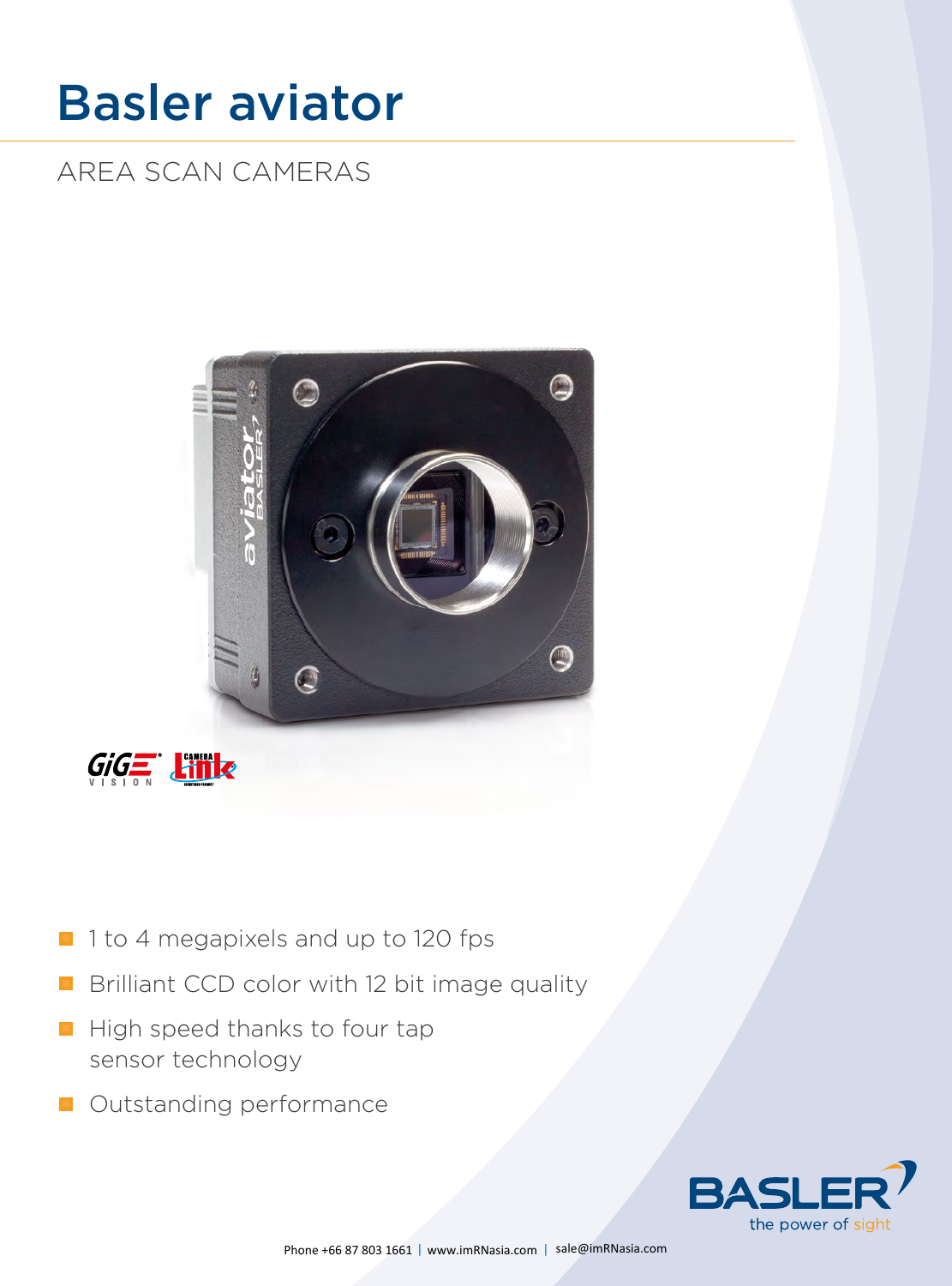# OVERVIEW

#### Fast Readout and Sensitivity

The Basler aviator family is a series of high speed mainstream CCD cameras with Gigabit Ethernet and Camera Link interface and a very attractive price/ performance ratio. It features mono and color camera models with resolutions of 1, 2 (4:3 and HDTV), and 4 megapixels with progressive scan readout and global shutter technology.

Superior image quality, even at high image capture rates, makes a convincing argument for this advanced camera family. Basler aviator cameras are equipped with ON Semiconductor KAI CCD sensor generation with four tap readout technology. These sensors are up to four times faster than standard CCD sensors of the same resolution. With the aviator, Basler has applied the unique tap balancing competence we gained during the development of our earlier camera families such as the Basler pilot series, which also employs ON Semiconductor multi-tap sensors.



The Camera Link interface is the best way to integrate the full performance of the aviator's four tap ON Semiconductor sensors into your application with no bandwidth related delays. The Basler aviator GigE models benefit from our extensive experience designing and building GigE cameras and feature 100 meter cable length, easy integration and a costsaving system layout.

Basler aviator cameras are an ideal fit for a variety of applications including semiconductor and electronics manufacturing, traffic applications (ITS), metrology, or medical imaging.

#### Your benefits include:

- **Excellent linearity, dynamic range,** and noise level
- $\blacksquare$  The best tap balance by performing individual tap calibration during production
- **More than 25 camera features such as** auto-gain, auto-exposure or the signal input debouncer support easy system integration
- More than 100 megabytes of data per second and up to 100 meter cable length with GigE
- $\blacksquare$  The widest bandwidth connection for maximum grabbing speed with Camera Link and compatibility with all common frame grabbers
- Additional opto-isolated I/Os for external devices (e.g., strobe) in the Camera Link models
- Rugged housing featuring safe locking connections and easy integration due to different mounting positions
- Field-proven pylon Camera Software Suite with both filter and performance drivers
- "GenICam over Camera Link" or direct register access support
- Very attractive price/performance ratio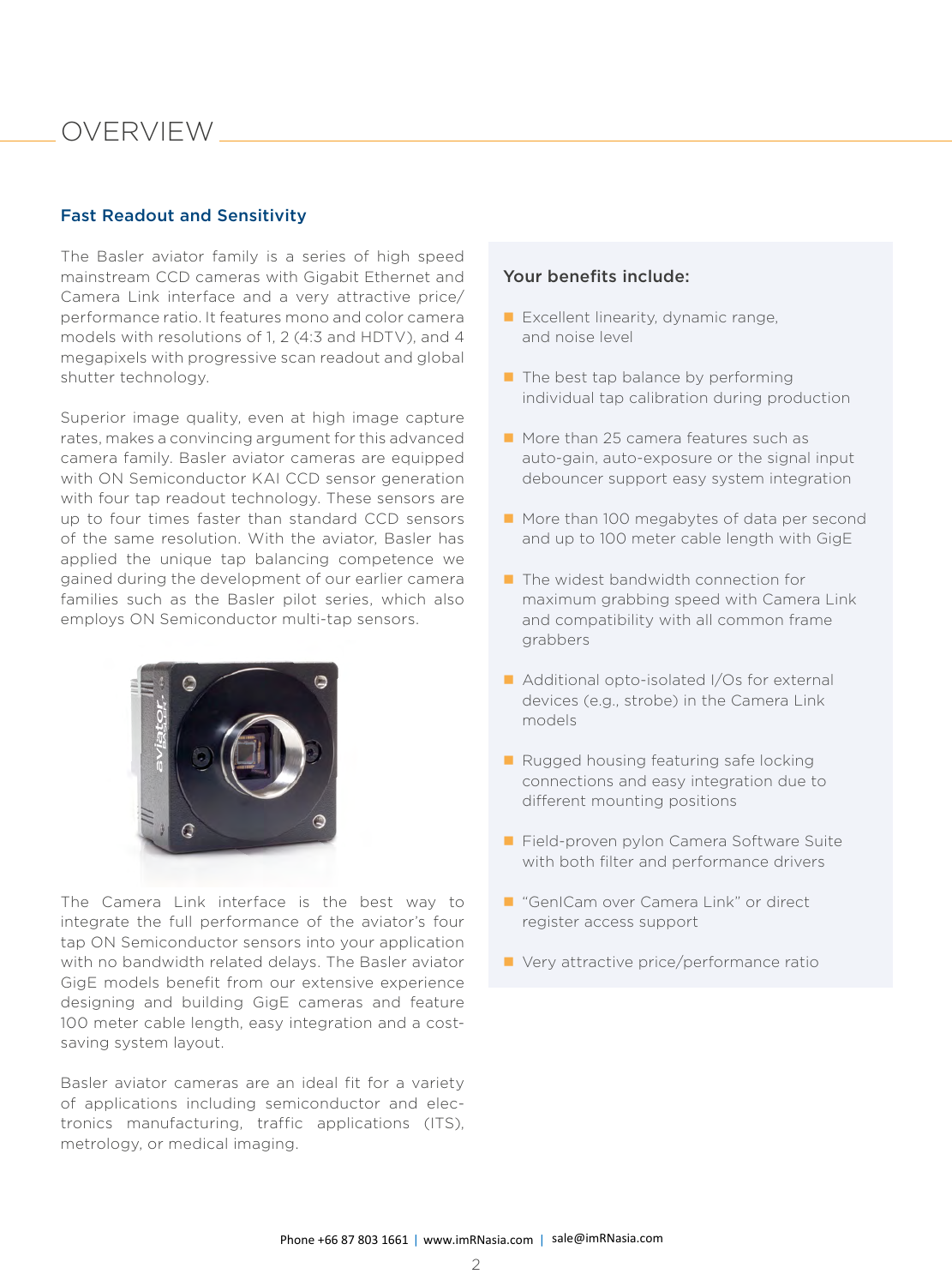# TECHNICAL DETAILS

### Specifications



| <b>Basler aviator</b>                | avA1000-100gm/gc                                                                                                            | avA1600-50gm/gc    | avA1900-50gm/gc | avA2300-25gm/gc    |  |  |
|--------------------------------------|-----------------------------------------------------------------------------------------------------------------------------|--------------------|-----------------|--------------------|--|--|
| <b>Camera</b>                        |                                                                                                                             |                    |                 |                    |  |  |
| Resolution (H x V pixels)            | $1024 \times 1024$                                                                                                          | $1600 \times 1200$ | 1920 × 1080     | $2330 \times 1750$ |  |  |
| Sensor                               | KAI-01050                                                                                                                   | KAI-02050          | KAI-02150       | KAI-04050          |  |  |
| Sensor Size (optical)                | 1/2"                                                                                                                        | 2/3"               | 2/3"            | $1^{\prime\prime}$ |  |  |
| Sensor Technology                    | Progressive Scan CCD, global shutter                                                                                        |                    |                 |                    |  |  |
| Pixel Size                           | 5.5 µm × 5.5 µm                                                                                                             |                    |                 |                    |  |  |
| Frame Rate                           | 101 fps                                                                                                                     | 55 fps             | 51 fps          | 26 fps             |  |  |
| Mono / Color                         | Mono / Color                                                                                                                |                    |                 |                    |  |  |
| Video Output Format                  | Mono 8, Mono 12, Mono 12 Packed, YUV 4:2:2 Packed, YUV (4:2:2 (YUYV) Packed,<br>Bayer GB 8, Bayer GB 12, Bayer GB 12 Packed |                    |                 |                    |  |  |
| Interface                            | Gigabit Ethernet (1000 Mbit/s)                                                                                              |                    |                 |                    |  |  |
| Synchronization                      | Via external trigger, via the Ethernet connection, or free-run                                                              |                    |                 |                    |  |  |
| <b>Exposure Control</b>              | Via external trigger signal or programmable via the camera API                                                              |                    |                 |                    |  |  |
| <b>Mechanical / Electrical</b>       |                                                                                                                             |                    |                 |                    |  |  |
| Housing Size $(L \times W \times H)$ | $40.7$ mm $\times$ 62 mm $\times$ 62 mm                                                                                     |                    |                 |                    |  |  |
| Housing Temperature                  | Up to 50 °C                                                                                                                 |                    |                 |                    |  |  |
| Lens Mount                           | C-mount                                                                                                                     |                    |                 |                    |  |  |
| Digital I/O                          | 2 opto-isolated input / 4 opto-isolated output                                                                              |                    |                 |                    |  |  |
| Power Requirements                   | 12 VDC (±10%) via 12-pin Hirose connector                                                                                   |                    |                 |                    |  |  |
| Power Consumption (typical)          | 5.6 W                                                                                                                       | 5.8 W              | 5.8 W           | 6.3 W              |  |  |
| Weight (typical)                     | $<$ 300 $q$                                                                                                                 |                    |                 |                    |  |  |
| Conformity                           | CE, FCC, IP30, RoHS                                                                                                         |                    |                 |                    |  |  |
| <b>Software / Driver</b>             |                                                                                                                             |                    |                 |                    |  |  |
| Driver                               | Basler pylon Camera Software Suite or 3rd party GigE Vision Software                                                        |                    |                 |                    |  |  |
| Operating System                     | Windows, Linux, Mac OS X                                                                                                    |                    |                 |                    |  |  |
| Conformity                           | GigE Vision, GenICam                                                                                                        |                    |                 |                    |  |  |

### **Dimensions** (in mm)

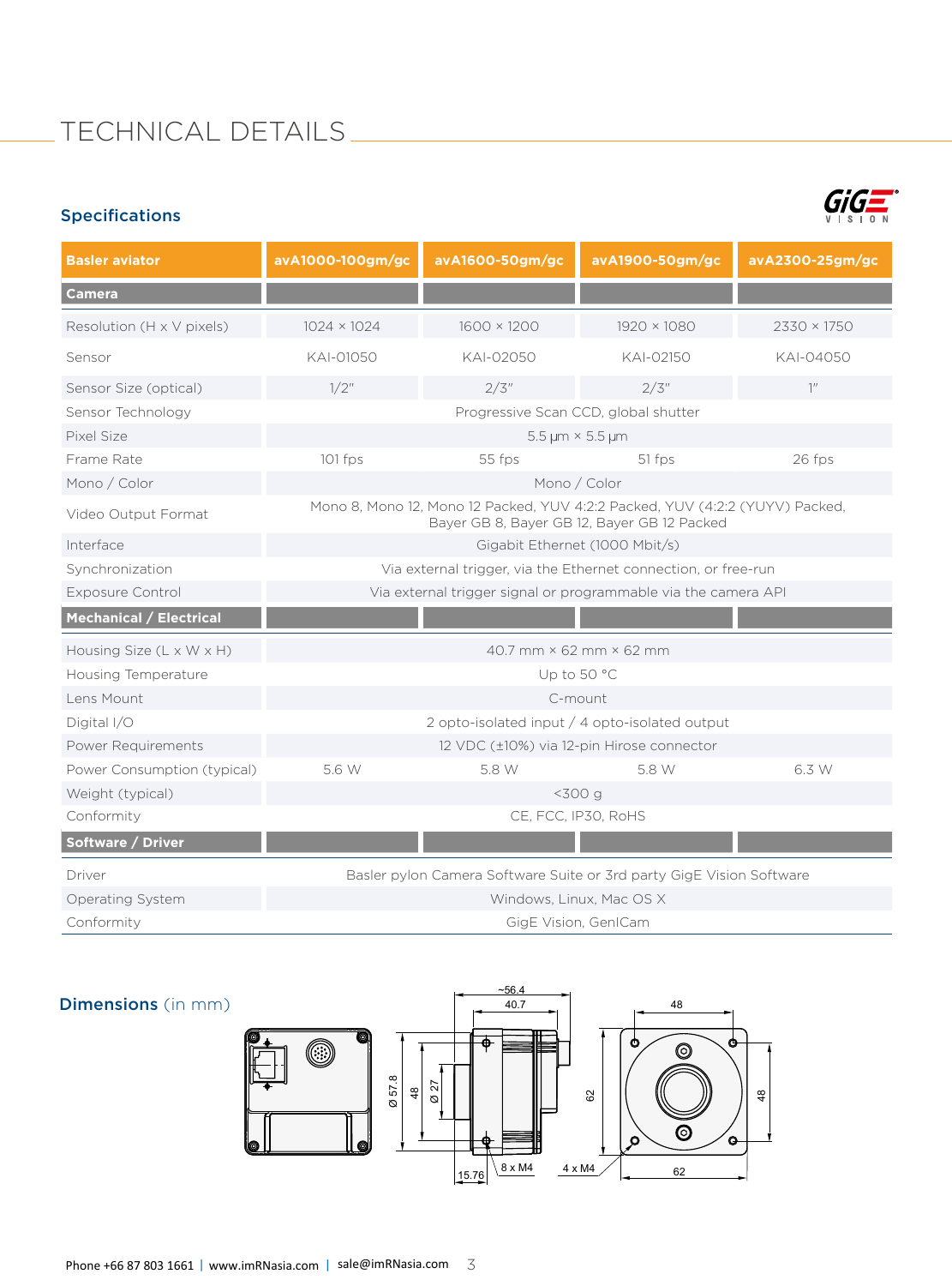# TECHNICAL DETAILS \_\_\_\_\_\_\_\_\_\_\_\_\_\_\_\_\_

## Specifications



| <b>Basler aviator</b>          | avA1000-120km/kc                                                     | avA1600-65km/kc | avA1900-60km/kc | avA2300-30km/<br>kc. |  |  |
|--------------------------------|----------------------------------------------------------------------|-----------------|-----------------|----------------------|--|--|
| <b>Camera</b>                  |                                                                      |                 |                 |                      |  |  |
| Resolution (H x V pixels)      | 1024 x 1024                                                          | 1600 x 1200     | 1920 x 1080     | 2330 x 1750          |  |  |
| Sensor                         | KAI-01050                                                            | KAI-02050       | KAI-02150       | KAI-04050            |  |  |
| Sensor Size (optical)          | $1/2$ "                                                              | 2/3"            | 2/3"            | 1''                  |  |  |
| Sensor Technology              | Progressive Scan CCD, global shutter                                 |                 |                 |                      |  |  |
| Pixel Size                     | $5.5 \,\mathrm{\upmu m} \times 5.5 \,\mathrm{\upmu m}$               |                 |                 |                      |  |  |
| Frame Rate                     | 120 fps                                                              | 67 fps          | 62 fps          | 31 fps               |  |  |
| Mono / Color                   | Mono / Color                                                         |                 |                 |                      |  |  |
| Pixel Format                   | Mono 8, Mono 10, Mono 12, Bayer GR 8, Bayer GR10, Bayer GR12         |                 |                 |                      |  |  |
| Interface                      | Camera Link (base), single 26-pin MDR connector                      |                 |                 |                      |  |  |
| <b>CL Pixel Clock</b>          | 20, 32.5, 40, 48, or 65 MHz (selectable via software)                |                 |                 |                      |  |  |
| CL Tap Geometry                | 1X-1Y, 1X2-1Y or 1X-2YE                                              |                 |                 |                      |  |  |
| Synchronization                | Via external trigger or free-run                                     |                 |                 |                      |  |  |
| <b>Exposure Control</b>        | Trigger width or timed                                               |                 |                 |                      |  |  |
| <b>Mechanical / Electrical</b> |                                                                      |                 |                 |                      |  |  |
| Housing Size (L x W x H)       | 41.2 mm $\times$ 62 mm $\times$ 62 mm                                |                 |                 |                      |  |  |
| Housing Temperature            | Up to 50 °C                                                          |                 |                 |                      |  |  |
| Lens Mount                     | C-mount                                                              |                 |                 |                      |  |  |
| I/O Ports                      | 2 opto-isolated input / 1 opto-isolated output                       |                 |                 |                      |  |  |
| Power Requirements             | 12 VDC (±10%) via 6-pin Hirose connector                             |                 |                 |                      |  |  |
| Power Consumption (typical)    | 5.0 W                                                                | 5.5 W           | 5.5 W           | 6.0 W                |  |  |
| Weight (typical)               | $<$ 300 $g$                                                          |                 |                 |                      |  |  |
| Conformity                     | CE, FCC, IP30, RoHS                                                  |                 |                 |                      |  |  |
| <b>Software Environment</b>    |                                                                      |                 |                 |                      |  |  |
| Driver                         | Basler pylon Camera Software Suite or 3rd party Camera Link Software |                 |                 |                      |  |  |
| API for Configuration          | Register API for C and VB6 or Basler pylon C++ API                   |                 |                 |                      |  |  |
| Conformity                     | Camera Link, GenICam                                                 |                 |                 |                      |  |  |

### Dimensions (in mm)

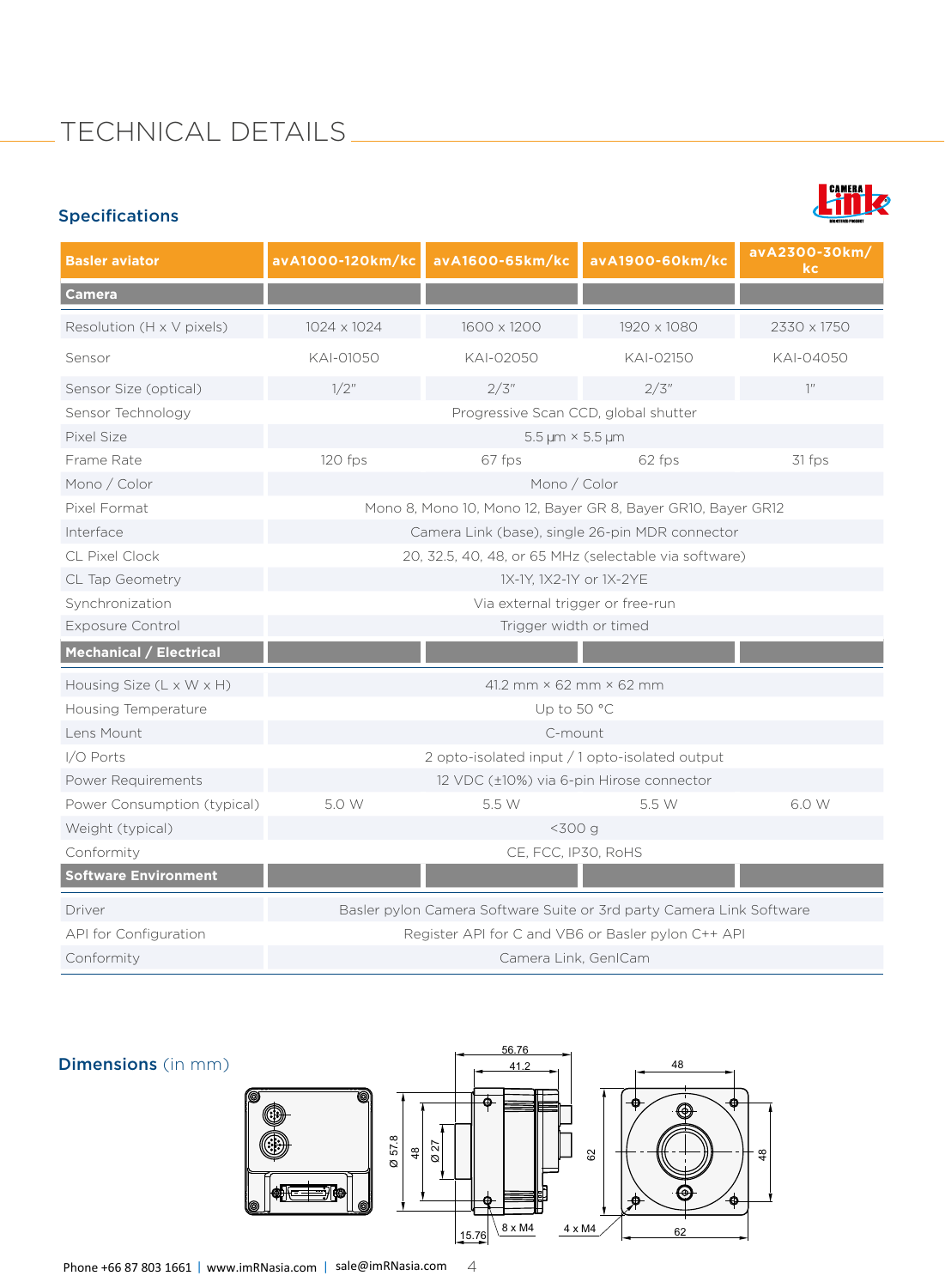# **SOFTWARE**

#### Basler pylon Camera Software Suite

The pylon Camera Software Suite operates with all Basler line scan and area scan cameras - no matter what interface they use. It offers stable, reliable and flexible data exchange between Basler cameras and PCs, for Windows, Linux on x86 as well as on ARM-based systems and OS X – at a very low CPU load.



The architecture of the pylon Camera Software Suite is based on GenICam Technology, which offers you easy access to the newest camera models and the latest features. Changes to an existing camera device in your application essentially become a plug-and-play process.

An easy-to-use set of tools lets you configure the camera's interface. Use the **pylon Viewer** to set camera parameters, to capture and display images, and to evaluate the camera.

The pylon **USB3 Vision Driver** fully supports the USB3 Vision standard. It allows Basler USB 3.0 cameras to use the full speed and bandwidth of USB 3.0 for image transmission while reducing resource load and using off-the-shelf hardware components.

The **pylon GigE Vision Drivers** quickly separate incoming packets carrying image data from other traffic on the network and make the data available for use by your vision application while requiring the lowest CPU resources.

The pylon **IEEE 1394b Driver** gives you access to a well-established interface technology, and the pylon **Camera Link Configuration Driver** offers comfortable access to all camera parameters of Basler's latest Camera Link families ace, aviator, and racer.

of an adapter to communicate with the systems I²C interface. A ready to use sample adapter implementation is also provided.

The pylon Camera Software Suite also contains a powerful SDK that supports any type of application development. The pylon package contains the following main modules. Each one can be individually selected/ unselected during the installation process, preventing the installation of unneeded modules on your system:

- **USB3 Vision Driver**
- GigE Vision Filter Driver
- GigE Vision Performance Driver
- **IEEE 1394 Driver**
- **BCON Adapter API**
- **Camera Link Serial Communication Driver**
- **pylon Viewer**
- SDK for all cameras; C, C++, .NET (C#, VB.NET, ...); the 'pylon for Linux' version only supports the GigE and USB 3.0 interface via a C++ API

The **BCON Adapter API** allows easy implementation